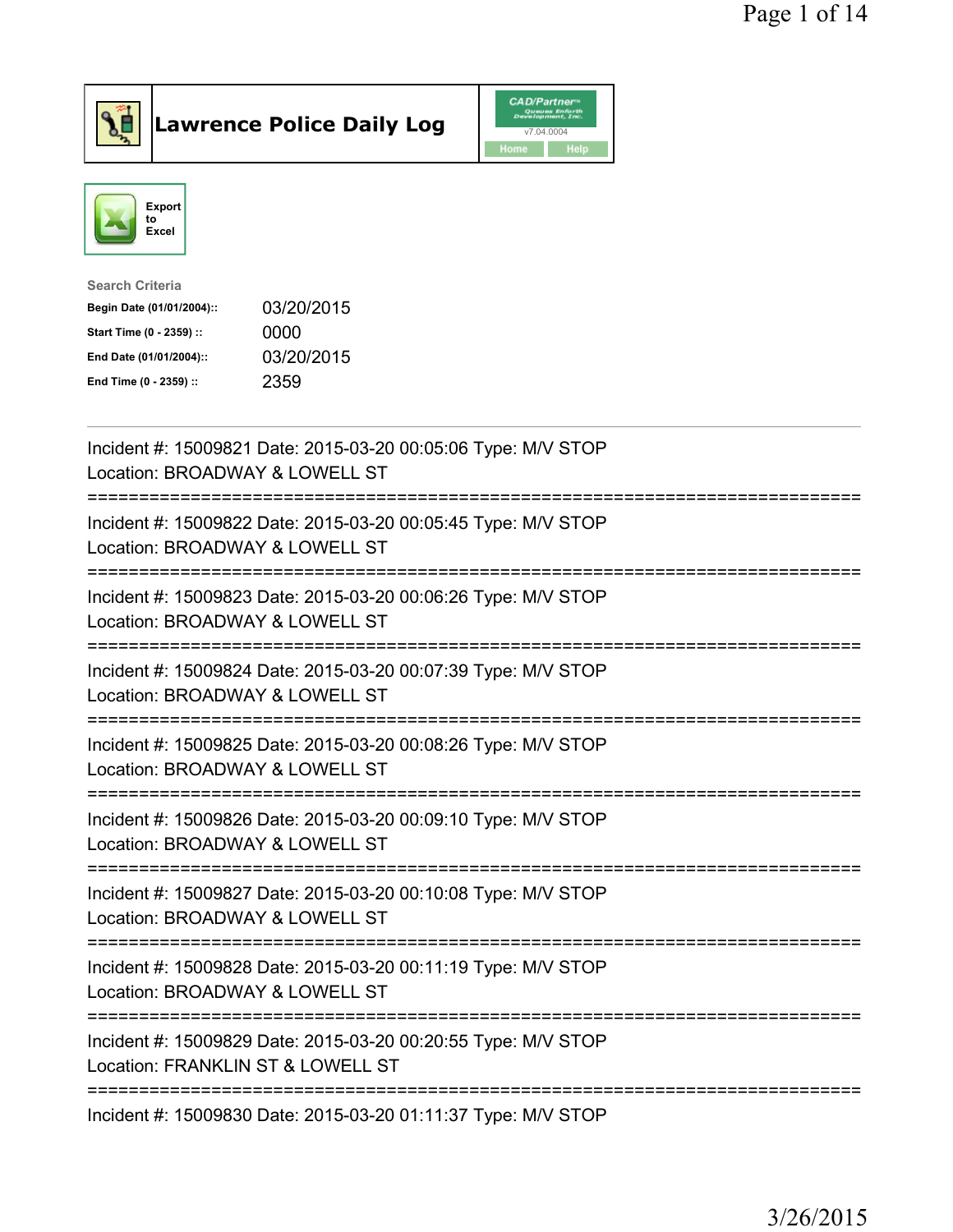| Location: 83 MYRTLE ST<br>====================================                                                                                      |
|-----------------------------------------------------------------------------------------------------------------------------------------------------|
| Incident #: 15009831 Date: 2015-03-20 01:17:33 Type: M/V STOP<br><b>Location: MARGIN ST</b>                                                         |
| Incident #: 15009834 Date: 2015-03-20 01:23:29 Type: M/V STOP<br>Location: LAWRENCE ST & PARK ST                                                    |
| Incident #: 15009832 Date: 2015-03-20 01:23:38 Type: M/V STOP<br>Location: AMESBURY GARDENS / 206 AMESBURY ST<br>================================== |
| Incident #: 15009833 Date: 2015-03-20 01:25:59 Type: M/V STOP<br>Location: FULTON ST & PROSPECT ST                                                  |
| Incident #: 15009835 Date: 2015-03-20 01:27:07 Type: M/V STOP<br>Location: BROADWAY & CANAL ST                                                      |
| Incident #: 15009836 Date: 2015-03-20 01:28:03 Type: EXTRA SURVEIL<br>Location: 682 HAVERHILL ST                                                    |
| Incident #: 15009837 Date: 2015-03-20 01:29:42 Type: M/V STOP<br>Location: BROADWAY & CONCORD ST<br>================================                |
| =========<br>Incident #: 15009838 Date: 2015-03-20 01:31:09 Type: M/V STOP<br>Location: 99 HAMPSHIRE ST                                             |
| ====================================<br>Incident #: 15009839 Date: 2015-03-20 01:33:00 Type: M/V STOP<br>Location: CAMPO SECO ST & FERRY ST         |
| Incident #: 15009840 Date: 2015-03-20 01:33:22 Type: M/V STOP<br>Location: COMMON ST & JACKSON ST                                                   |
| Incident #: 15009841 Date: 2015-03-20 01:35:29 Type: M/V STOP<br><b>Location: LAWRENCE ST</b>                                                       |
| Incident #: 15009842 Date: 2015-03-20 01:38:28 Type: M/V STOP<br><b>Location: DUCK BRIDGE</b>                                                       |
| Incident #: 15009843 Date: 2015-03-20 01:38:56 Type: M/V STOP<br>Location: HAVERHILL ST & JACKSON ST                                                |
| Incident #: 15009844 Date: 2015-03-20 01:46:13 Type: M/V STOP<br>Location: LENOX ST & S BROADWAY                                                    |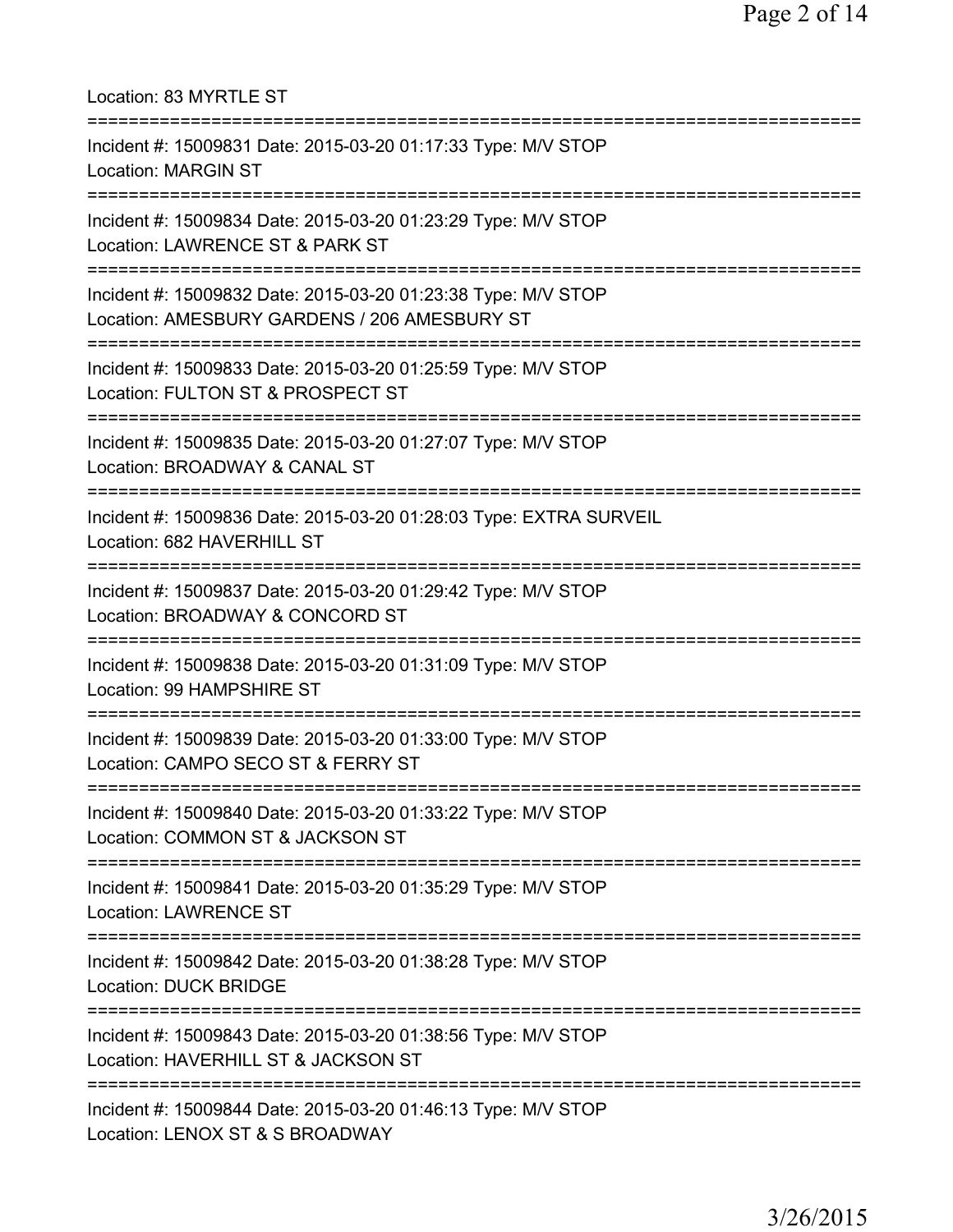| Incident #: 15009845 Date: 2015-03-20 01:48:18 Type: M/V STOP<br>Location: ALDER ST & HAMPSHIRE ST                                                            |
|---------------------------------------------------------------------------------------------------------------------------------------------------------------|
| Incident #: 15009846 Date: 2015-03-20 01:48:59 Type: M/V STOP<br>Location: ALDER ST & HAMPSHIRE ST                                                            |
| Incident #: 15009847 Date: 2015-03-20 01:50:09 Type: M/V STOP<br>Location: WEST ST & WILLOUGHBY ST                                                            |
| Incident #: 15009848 Date: 2015-03-20 01:51:47 Type: M/V STOP<br>Location: ARLINGTON ST & LAWRENCE ST                                                         |
| Incident #: 15009849 Date: 2015-03-20 01:56:11 Type: M/V STOP<br>Location: BROADWAY & VALLEY ST                                                               |
| Incident #: 15009850 Date: 2015-03-20 01:59:53 Type: M/V STOP<br>Location: HAMPSHIRE ST & METHUEN ST                                                          |
| Incident #: 15009851 Date: 2015-03-20 02:07:03 Type: M/V STOP<br>Location: BROADWAY & PARK ST                                                                 |
| Incident #: 15009852 Date: 2015-03-20 02:08:40 Type: M/V STOP<br>Location: CHESTNUT ST & SHORT ST                                                             |
| Incident #: 15009853 Date: 2015-03-20 02:15:19 Type: M/V STOP<br>Location: EXETER & S UNION                                                                   |
| Incident #: 15009854 Date: 2015-03-20 02:31:48 Type: M/V STOP<br>Location: EXCHANGE ST & PARK ST                                                              |
| Incident #: 15009855 Date: 2015-03-20 03:05:30 Type: M/V STOP<br>Location: S UNION ST & WINTHROP AV                                                           |
| Incident #: 15009856 Date: 2015-03-20 03:07:13 Type: M/V STOP<br><b>Location: FALLS BRIDGE</b>                                                                |
| Incident #: 15009857 Date: 2015-03-20 03:24:42 Type: M/V STOP<br>Location: GARDEN ST & UNION ST                                                               |
| ===========================<br>==========================<br>Incident #: 15009858 Date: 2015-03-20 03:25:34 Type: M/V STOP<br>Location: S BROADWAY & SALEM ST |
|                                                                                                                                                               |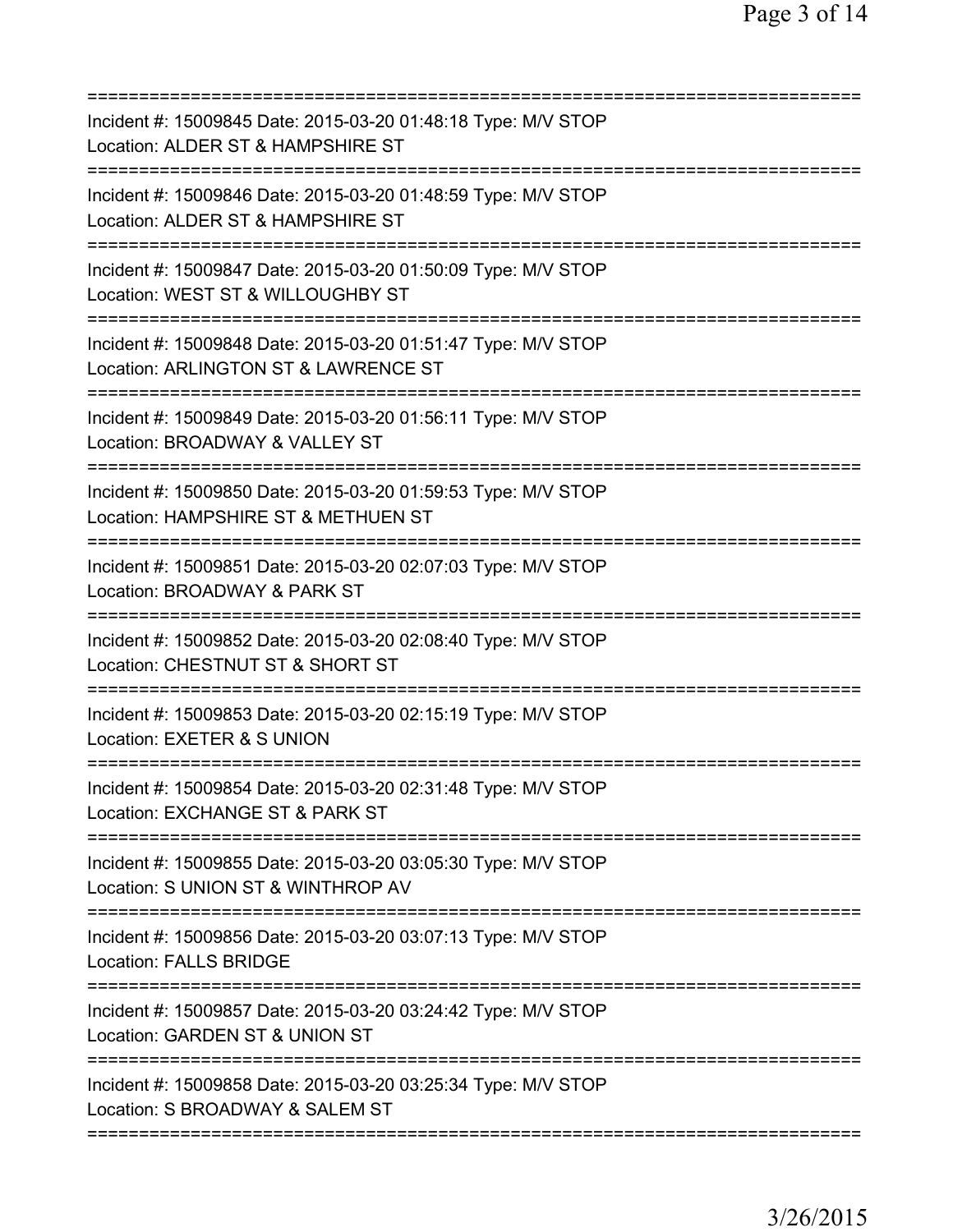| Incident #: 15009859 Date: 2015-03-20 03:28:05 Type: M/V STOP<br>Location: ANDOVER ST & PARKER ST                                             |
|-----------------------------------------------------------------------------------------------------------------------------------------------|
| Incident #: 15009860 Date: 2015-03-20 03:35:34 Type: M/V STOP<br>Location: MYRTLE ST & WALNUT ST                                              |
| Incident #: 15009861 Date: 2015-03-20 03:39:33 Type: CK WELL BEING<br>Location: 45 BROADWAY                                                   |
| Incident #: 15009862 Date: 2015-03-20 03:43:20 Type: M/V STOP<br>Location: BROADWAY & HAVERHILL ST<br>====================<br>=============== |
| Incident #: 15009863 Date: 2015-03-20 03:54:45 Type: M/V STOP<br>Location: AMES ST & SMITH ST<br>================                             |
| Incident #: 15009864 Date: 2015-03-20 03:56:50 Type: M/V STOP<br>Location: 237 ESSEX ST<br>============================                       |
| Incident #: 15009865 Date: 2015-03-20 03:59:51 Type: M/V STOP<br>Location: 222 ESSEX ST                                                       |
| Incident #: 15009866 Date: 2015-03-20 04:03:04 Type: M/V STOP<br>Location: GRAFTON ST & S UNION ST<br>=================                       |
| Incident #: 15009867 Date: 2015-03-20 04:16:04 Type: M/V STOP<br><b>Location: FALLS BRIDGE</b>                                                |
| Incident #: 15009868 Date: 2015-03-20 04:17:24 Type: M/V STOP<br>Location: BOWDOIN ST & BROOKFIELD ST                                         |
| Incident #: 15009869 Date: 2015-03-20 04:22:36 Type: M/V STOP<br>Location: AUBURN ST & FAIRMONT ST                                            |
| Incident #: 15009870 Date: 2015-03-20 04:23:24 Type: M/V STOP<br>Location: BROADWAY & METHUEN ST<br>==========                                |
| Incident #: 15009871 Date: 2015-03-20 04:28:16 Type: EXTRA SURVEIL<br>Location: 682 HAVERHILL ST<br>==============                            |
| Incident #: 15009872 Date: 2015-03-20 04:33:54 Type: M/V STOP<br>Location: DRACUT ST & S BROADWAY<br>===========                              |
| Incident #: 15009873 Date: 2015-03-20 04:43:44 Type: ALARM/BURG                                                                               |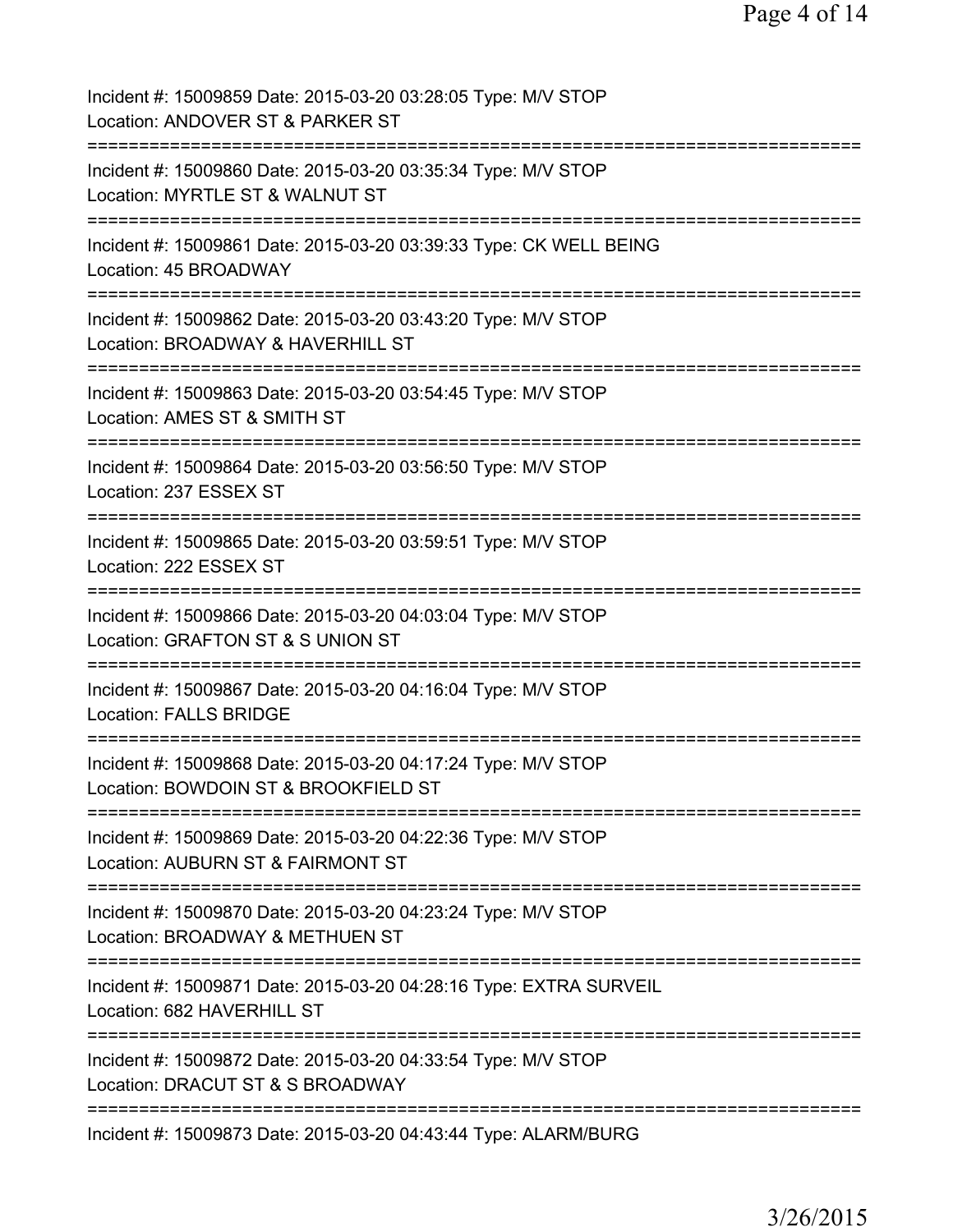Location: ACADEMY CHURCH / 198 GARDEN ST =========================================================================== Incident #: 15009874 Date: 2015-03-20 06:38:56 Type: ALARM/BURG Location: 266 BROADWAY =========================================================================== Incident #: 15009875 Date: 2015-03-20 06:39:35 Type: MEDIC SUPPORT Location: 8 MORTON ST #2 =========================================================================== Incident #: 15009876 Date: 2015-03-20 06:59:08 Type: UNWANTEDGUEST Location: 50 S BROADWAY =========================================================================== Incident #: 15009877 Date: 2015-03-20 06:59:59 Type: M/V STOP Location: AMES ST & HAVERHILL ST =========================================================================== Incident #: 15009878 Date: 2015-03-20 07:09:50 Type: M/V STOP Location: CEDAR ST & HAMPSHIRE ST =========================================================================== Incident #: 15009879 Date: 2015-03-20 07:31:48 Type: EXTRA SURVEIL Location: MERRIMACK ST =========================================================================== Incident #: 15009880 Date: 2015-03-20 07:36:42 Type: M/V STOP Location: LOWELL ST & WARREN ST =========================================================================== Incident #: 15009881 Date: 2015-03-20 07:44:15 Type: ALARMS Location: 17 MT VERNON ST =========================================================================== Incident #: 15009884 Date: 2015-03-20 07:47:59 Type: M/V STOP Location: LAWRENCE ST & OAK ST =========================================================================== Incident #: 15009882 Date: 2015-03-20 07:48:06 Type: M/V STOP Location: CANAL ST & MARSTON ST =========================================================================== Incident #: 15009883 Date: 2015-03-20 07:49:04 Type: NOTIFICATION Location: 248 BROADWAY =========================================================================== Incident #: 15009885 Date: 2015-03-20 07:55:01 Type: M/V STOP Location: FRANKLIN ST & LOWELL ST =========================================================================== Incident #: 15009886 Date: 2015-03-20 07:59:47 Type: M/V STOP Location: BROADWAY & HAVERHILL ST =========================================================================== Incident #: 15009887 Date: 2015-03-20 08:03:13 Type: M/V STOP Location: E HAVERHILL ST & KENDALL ST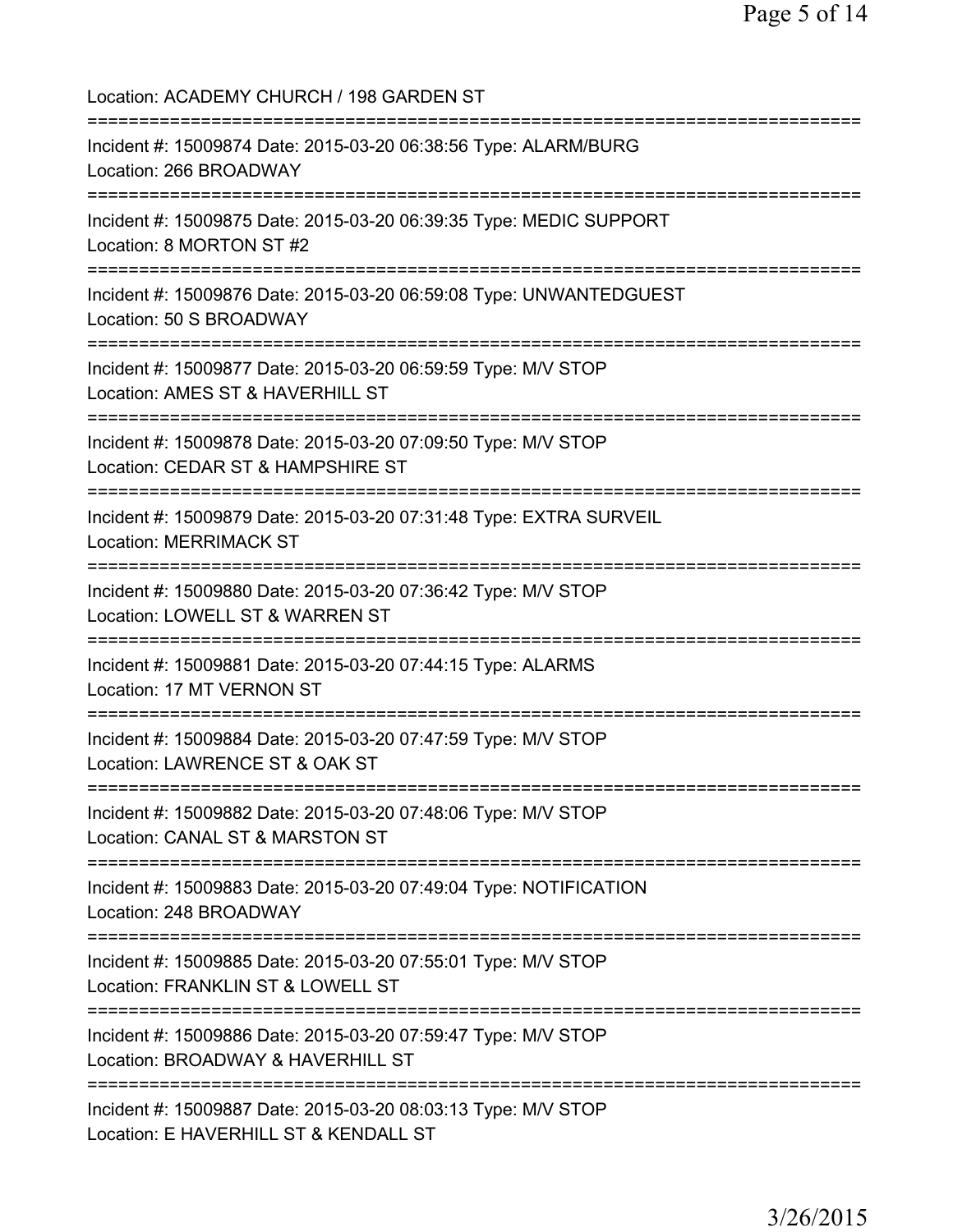| Incident #: 15009888 Date: 2015-03-20 08:04:58 Type: PARK & WALK<br><b>Location: BROADWAY</b>                                 |
|-------------------------------------------------------------------------------------------------------------------------------|
| Incident #: 15009889 Date: 2015-03-20 08:08:02 Type: CLOSE STREET<br>Location: HAMPSHIRE ST & MYRTLE ST                       |
| Incident #: 15009890 Date: 2015-03-20 08:12:53 Type: CLOSE STREET<br>Location: KINGSTON ST & S BROADWAY                       |
| Incident #: 15009891 Date: 2015-03-20 08:24:03 Type: M/V STOP<br>Location: E SYLVESTER ST & S UNION ST                        |
| Incident #: 15009892 Date: 2015-03-20 08:27:17 Type: M/V STOP<br>Location: BRADFORD ST & BROADWAY                             |
| Incident #: 15009893 Date: 2015-03-20 08:31:34 Type: M/V STOP<br>Location: HAVERHILL ST & LAWRENCE ST                         |
| Incident #: 15009894 Date: 2015-03-20 08:33:56 Type: DISTURBANCE<br>Location: 161 PARK ST FL 3                                |
| Incident #: 15009895 Date: 2015-03-20 08:46:10 Type: MEDIC SUPPORT<br>Location: 25 MARSTON ST                                 |
| Incident #: 15009896 Date: 2015-03-20 08:51:12 Type: M/V STOP<br><b>Location: MYRTLE ST</b>                                   |
| Incident #: 15009897 Date: 2015-03-20 09:15:45 Type: HIT & RUN M/V<br>Location: 79 GENESEE ST                                 |
| =========================<br>Incident #: 15009898 Date: 2015-03-20 09:34:32 Type: M/V STOP<br>Location: S BROADWAY & WEARE ST |
| Incident #: 15009899 Date: 2015-03-20 09:38:09 Type: UNWANTEDGUEST<br>Location: 67 WINTHROP AV                                |
| Incident #: 15009900 Date: 2015-03-20 09:46:16 Type: TOW OF M/V<br><b>Location: MARGIN &amp; BUTLER</b>                       |
| Incident #: 15009901 Date: 2015-03-20 09:52:17 Type: ALARM/BURG<br>Location: 40 SMITH ST                                      |
|                                                                                                                               |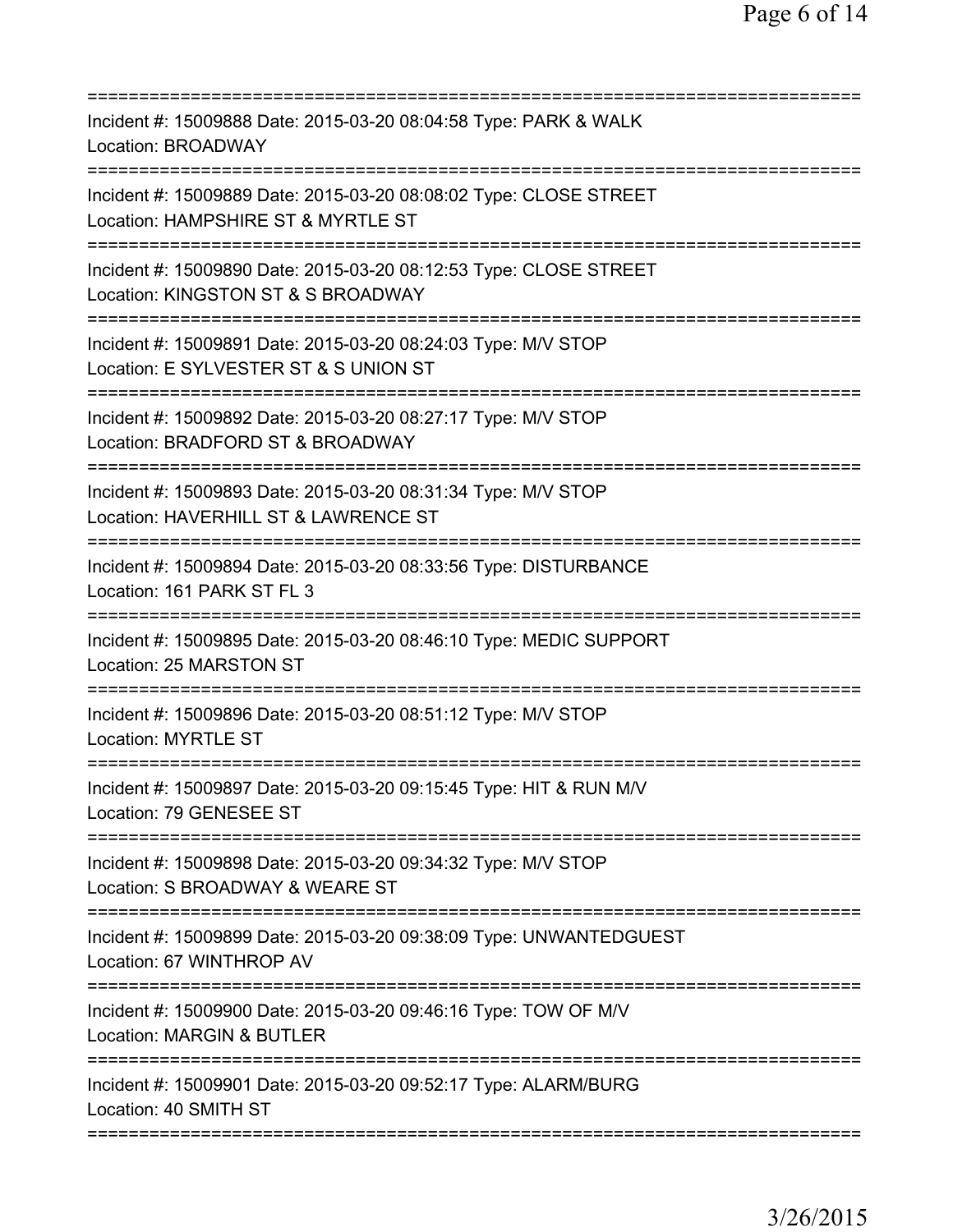| Incident #: 15009902 Date: 2015-03-20 10:36:40 Type: TOW OF M/V<br>Location: 13 WOODLAND ST                       |
|-------------------------------------------------------------------------------------------------------------------|
| Incident #: 15009903 Date: 2015-03-20 10:36:48 Type: UNWANTEDGUEST<br>Location: 42 BODWELL ST                     |
| Incident #: 15009904 Date: 2015-03-20 10:37:54 Type: SHOPLIFTING<br>Location: RITE AID / 365 ESSEX ST             |
| Incident #: 15009905 Date: 2015-03-20 10:56:15 Type: TRESPASSING<br>Location: MCDONALDS / 50 BROADWAY             |
| Incident #: 15009906 Date: 2015-03-20 11:00:10 Type: 209A/SERVE<br>Location: 87 FERRY ST                          |
| Incident #: 15009907 Date: 2015-03-20 11:06:29 Type: DISTURBANCE<br>Location: 473 ESSEX ST #34                    |
| Incident #: 15009908 Date: 2015-03-20 11:25:59 Type: M/V STOP<br>Location: S UNION ST & WINTHROP AV               |
| Incident #: 15009909 Date: 2015-03-20 11:36:47 Type: 911 HANG UP<br>Location: HEADSTART (GLCAC) / 305 ESSEX ST    |
| Incident #: 15009910 Date: 2015-03-20 11:38:17 Type: M/V STOP<br>Location: RT 114 & WINTHROP AV                   |
| Incident #: 15009911 Date: 2015-03-20 11:38:42 Type: M/V STOP<br>Location: FRANKLIN ST & LOWELL ST                |
| Incident #: 15009913 Date: 2015-03-20 11:42:13 Type: HIT & RUN M/V<br>Location: 198 ESSEX ST                      |
| Incident #: 15009912 Date: 2015-03-20 11:43:52 Type: M/V STOP<br>Location: FRANKLIN ST & LOWELL ST                |
| Incident #: 15009914 Date: 2015-03-20 12:05:49 Type: MAN DOWN<br>Location: BUCKLEY TRANSIT CENTER / 295 COMMON ST |
| Incident #: 15009915 Date: 2015-03-20 12:07:37 Type: TOW OF M/V<br>Location: 56 BROOKFIELD ST                     |
| Incident #: 15009916 Date: 2015-03-20 12:08:00 Type: AUTO ACC/NO PI                                               |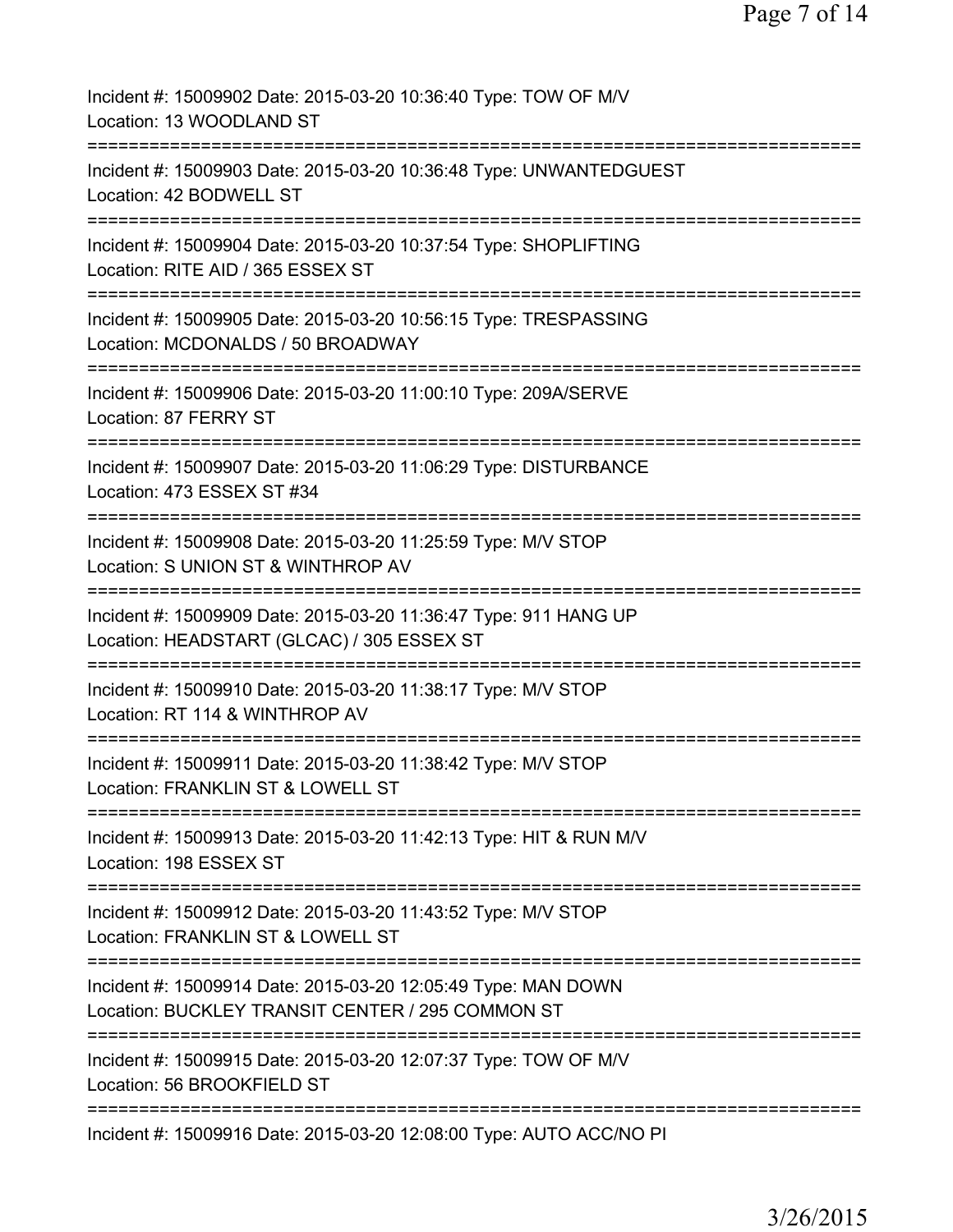Location: 360 MERRIMACK ST =========================================================================== Incident #: 15009917 Date: 2015-03-20 12:24:20 Type: WARRANT SERVE Location: 233 JACKSON ST #6 =========================================================================== Incident #: 15009918 Date: 2015-03-20 12:24:42 Type: HIT & RUN M/V Location: 141 MARGIN ST =========================================================================== Incident #: 15009919 Date: 2015-03-20 12:25:50 Type: DRUG VIO Location: 205 BROADWAY =========================================================================== Incident #: 15009920 Date: 2015-03-20 12:34:59 Type: LOST PROPERTY Location: 534 ANDOVER ST #1 =========================================================================== Incident #: 15009921 Date: 2015-03-20 12:40:37 Type: DRUG VIO Location: 40 LAWRENCE ST =========================================================================== Incident #: 15009922 Date: 2015-03-20 12:52:37 Type: INVEST CONT Location: 357 BROADWAY =========================================================================== Incident #: 15009923 Date: 2015-03-20 13:04:38 Type: M/V STOP Location: FRANKLIN ST & LOWELL ST =========================================================================== Incident #: 15009924 Date: 2015-03-20 13:10:57 Type: ALARM/BURG Location: 191 ANDOVER ST =========================================================================== Incident #: 15009925 Date: 2015-03-20 13:12:17 Type: MAL DAMAGE Location: 90 LOWELL ST =========================================================================== Incident #: 15009926 Date: 2015-03-20 13:21:33 Type: AUTO ACC/NO PI Location: 0 BROADWAY =========================================================================== Incident #: 15009927 Date: 2015-03-20 13:43:46 Type: AUTO ACC/PED Location: 10 DIAMOND ST #15 =========================================================================== Incident #: 15009928 Date: 2015-03-20 13:46:59 Type: M/V STOP Location: BROADWAY & LAKE ST =========================================================================== Incident #: 15009929 Date: 2015-03-20 13:54:00 Type: M/V STOP Location: BROADWAY & PARK ST =========================================================================== Incident #: 15009930 Date: 2015-03-20 14:03:40 Type: RECOV/STOL/MV Location: 151 BAILEY ST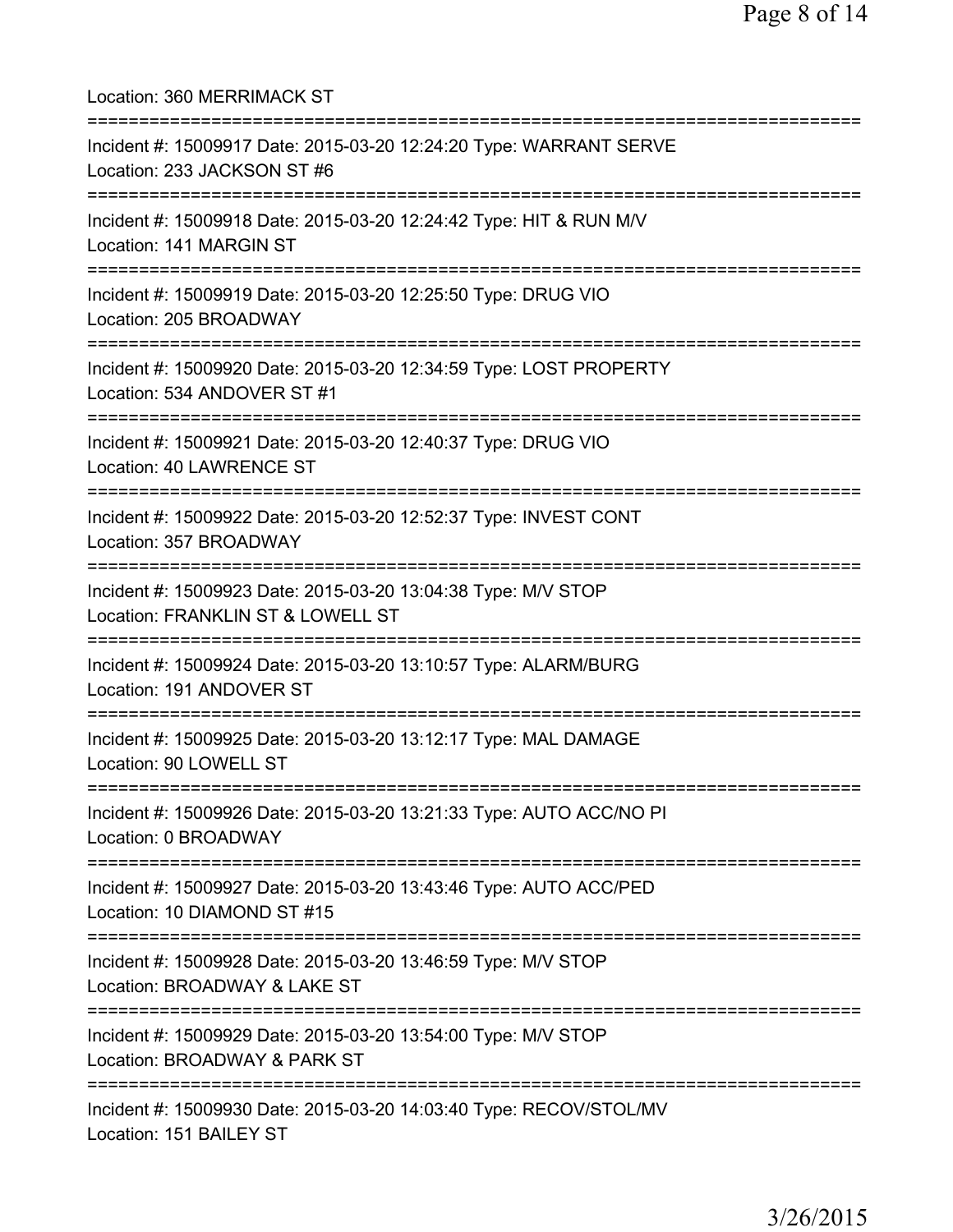| Incident #: 15009931 Date: 2015-03-20 14:05:34 Type: CK WELL BEING<br>Location: 18 FRANKLIN ST #APT 107B             |
|----------------------------------------------------------------------------------------------------------------------|
| Incident #: 15009932 Date: 2015-03-20 14:11:10 Type: DISABLED MV<br>Location: BROADWAY & CANAL ST                    |
| Incident #: 15009933 Date: 2015-03-20 14:29:40 Type: WIRE DOWN<br>Location: SARATOGA ST & MYRTLE ST                  |
| Incident #: 15009934 Date: 2015-03-20 15:01:18 Type: WARRANT SERVE<br>Location: GO 1 DOLLAR / 73 WINTHROP AV         |
| Incident #: 15009935 Date: 2015-03-20 15:01:35 Type: 209A/SERVE<br>Location: 30 MYRTLE CT #APT 103                   |
| Incident #: 15009936 Date: 2015-03-20 15:11:01 Type: M/V STOP<br>Location: 5 DAISY ST                                |
| Incident #: 15009937 Date: 2015-03-20 15:17:46 Type: M/V STOP<br>Location: LAWRENCE ST & LEXINGTON ST                |
| Incident #: 15009938 Date: 2015-03-20 15:22:05 Type: ALARM/BURG<br>Location: 25 BELLEVUE ST<br>====================  |
| Incident #: 15009939 Date: 2015-03-20 15:29:20 Type: DISABLED MV<br>Location: JACKSON ST & KNOX ST                   |
| Incident #: 15009940 Date: 2015-03-20 15:39:48 Type: TOW OF M/V<br>Location: 700 ESSEX ST                            |
| Incident #: 15009941 Date: 2015-03-20 15:50:05 Type: AUTO ACC/PI<br>Location: GROTON ST & S BROADWAY                 |
| Incident #: 15009942 Date: 2015-03-20 16:13:05 Type: 209A/VIOLATION<br>Location: 47 TREMONT ST                       |
| Incident #: 15009943 Date: 2015-03-20 16:42:50 Type: ALARM/BURG<br>Location: CADAVID RESD / 119 THOREAU WAY #APT 631 |
| Incident #: 15009944 Date: 2015-03-20 16:45:37 Type: AUTO ACC/NO PI<br>Location: PARKER ST & SPRINGFIELD ST          |
|                                                                                                                      |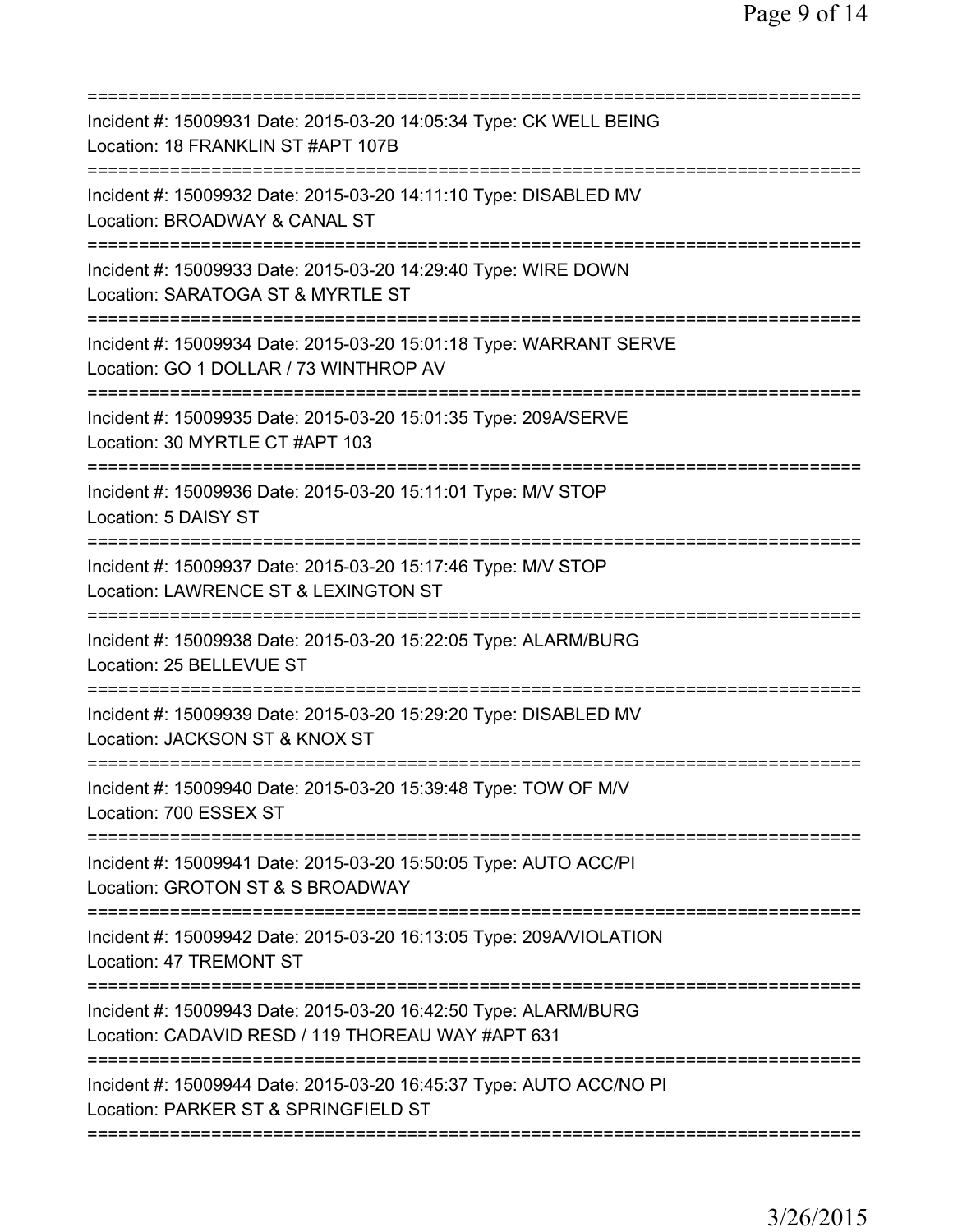| Incident #: 15009945 Date: 2015-03-20 16:46:47 Type: MAN DOWN<br>Location: 91 SUMMER ST                                       |
|-------------------------------------------------------------------------------------------------------------------------------|
| Incident #: 15009946 Date: 2015-03-20 17:02:25 Type: MISSING PERS<br>Location: LEONARD SCHOOL / 60 ALLEN ST                   |
| Incident #: 15009947 Date: 2015-03-20 17:05:05 Type: ANIMAL COMPL<br>Location: 112 CROSS ST                                   |
| Incident #: 15009948 Date: 2015-03-20 17:43:31 Type: M/V STOP<br>Location: JACKSON ST & OAK ST                                |
| Incident #: 15009949 Date: 2015-03-20 17:45:29 Type: M/V STOP<br>Location: COMMON ST & LAWRENCE ST                            |
| ===========================<br>Incident #: 15009950 Date: 2015-03-20 17:51:42 Type: M/V STOP<br>Location: 205 BROADWAY        |
| Incident #: 15009952 Date: 2015-03-20 17:57:24 Type: SUS PERS/MV<br>Location: 205 BROADWAY                                    |
| Incident #: 15009951 Date: 2015-03-20 17:57:43 Type: DRUG OVERDOSE<br>Location: 126 FRANKLIN ST                               |
| Incident #: 15009953 Date: 2015-03-20 18:01:24 Type: ALARM/BURG<br>Location: LGH XRAY CENTER / 25 MARSTON ST                  |
| Incident #: 15009954 Date: 2015-03-20 18:03:47 Type: M/V STOP<br>Location: 690 HAVERHILL ST                                   |
| Incident #: 15009955 Date: 2015-03-20 18:14:06 Type: MEDIC SUPPORT<br>Location: 16 BUSWELL ST FL 1ST                          |
| ------------------------<br>Incident #: 15009956 Date: 2015-03-20 18:15:36 Type: CK WELL BEING<br>Location: 226 SALEM ST FL 1 |
| Incident #: 15009957 Date: 2015-03-20 18:22:34 Type: M/V STOP<br>Location: GARDEN ST & JACKSON ST                             |
| Incident #: 15009958 Date: 2015-03-20 18:28:03 Type: M/V STOP<br>Location: HAVERHILL ST & JACKSON ST                          |
| Incident #: 15009959 Date: 2015-03-20 18:38:08 Type: B&E/PAST                                                                 |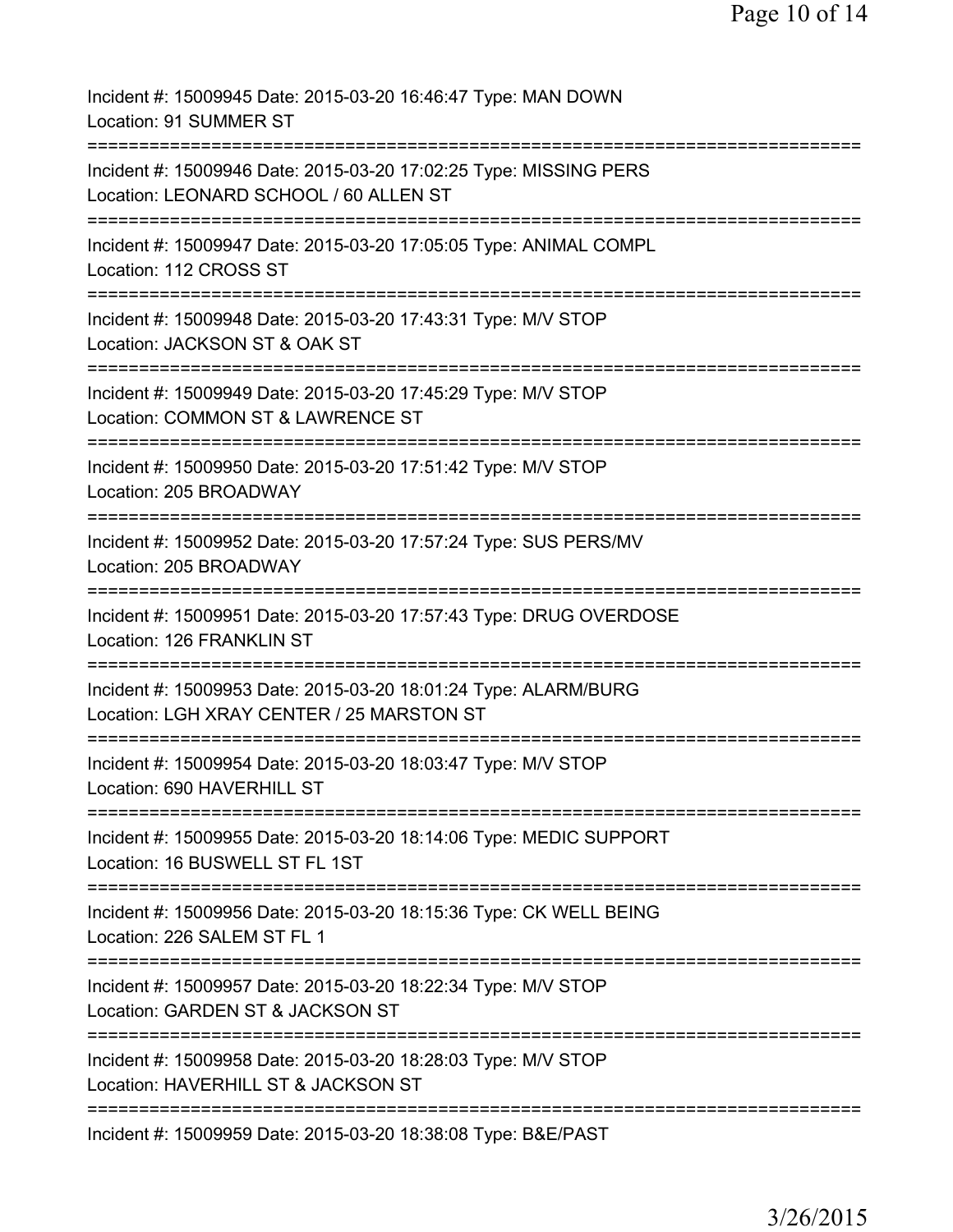Location: 142 DRACUT ST FL 2ND =========================================================================== Incident #: 15009960 Date: 2015-03-20 19:01:49 Type: M/V STOP Location: PARK & WILLOW ST =========================================================================== Incident #: 15009961 Date: 2015-03-20 19:19:20 Type: CK WELL BEING Location: 274 HAMPSHIRE ST FL 1ST =========================================================================== Incident #: 15009962 Date: 2015-03-20 19:21:26 Type: LOST PROPERTY Location: BANK OF AMERICA / 67 WINTHROP AV =========================================================================== Incident #: 15009963 Date: 2015-03-20 19:26:51 Type: M/V STOP Location: BROADWAY & COMMON ST =========================================================================== Incident #: 15009964 Date: 2015-03-20 19:40:24 Type: M/V STOP Location: PHILLIPS ST & SALEM ST =========================================================================== Incident #: 15009965 Date: 2015-03-20 19:53:10 Type: M/V STOP Location: AMESBURY ST & COMMON ST =========================================================================== Incident #: 15009966 Date: 2015-03-20 19:56:12 Type: NOTIFICATION Location: 121 UNION ST #2 =========================================================================== Incident #: 15009967 Date: 2015-03-20 20:00:14 Type: ALARM/BURG Location: LAWRENCE STAFFING SERVICES / 65 MERRIMACK ST #UNIT 1 =========================================================================== Incident #: 15009968 Date: 2015-03-20 20:04:37 Type: KEEP PEACE Location: 67 AVON ST =========================================================================== Incident #: 15009969 Date: 2015-03-20 20:11:15 Type: AUTO ACC/NO PI Location: NEW BALANCE ATHLETIC SHOE CORP / 5 S UNION ST =========================================================================== Incident #: 15009970 Date: 2015-03-20 20:11:55 Type: NOTIFICATION Location: 2 MUSEUM SQ #202 =========================================================================== Incident #: 15009971 Date: 2015-03-20 20:40:57 Type: DOMESTIC/PROG Location: 124 S BROADWAY FL 2ND =========================================================================== Incident #: 15009972 Date: 2015-03-20 20:45:35 Type: M/V STOP Location: 370 AMES ST =========================================================================== Incident #: 15009973 Date: 2015-03-20 21:17:05 Type: M/V STOP Location: FOSTER ST & MARKET ST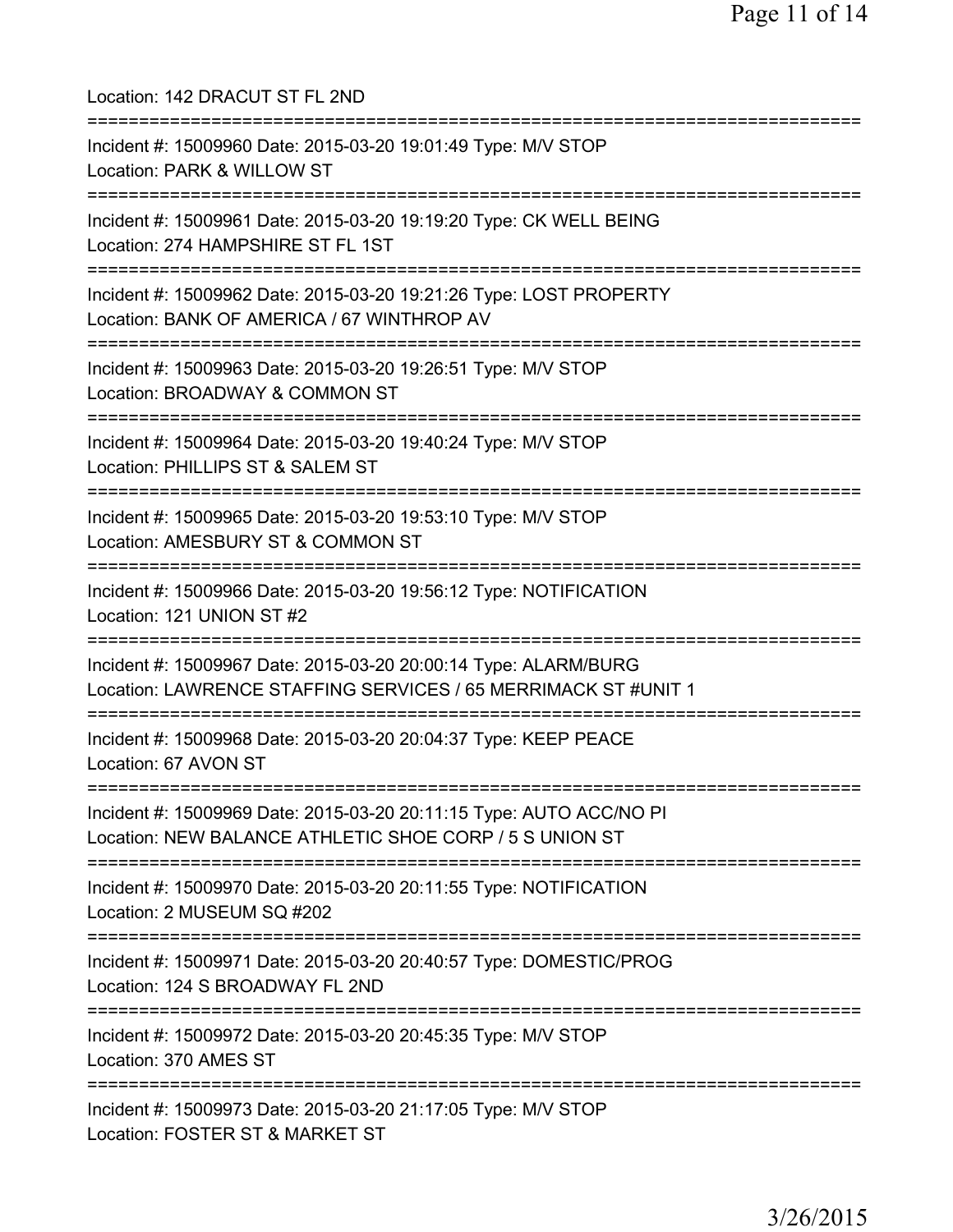| Incident #: 15009974 Date: 2015-03-20 21:26:08 Type: SUS PERS/MV<br>Location: BOAT RAMP / 1 EATON ST                                                       |
|------------------------------------------------------------------------------------------------------------------------------------------------------------|
| Incident #: 15009975 Date: 2015-03-20 21:38:21 Type: SUS PERS/MV<br>Location: 15 WILBUR ST                                                                 |
| Incident #: 15009976 Date: 2015-03-20 21:39:52 Type: M/V STOP<br>Location: FRANKLIN ST & LOWELL ST                                                         |
| Incident #: 15009977 Date: 2015-03-20 21:43:54 Type: M/V STOP<br>Location: 592 HAVERHILL ST                                                                |
| Incident #: 15009978 Date: 2015-03-20 21:50:42 Type: NOISE ORD<br>Location: 853 ESSEX ST                                                                   |
| Incident #: 15009979 Date: 2015-03-20 21:50:58 Type: SUS PERS/MV<br>Location: AMERICAN TAXI / 324 BROADWAY                                                 |
| Incident #: 15009980 Date: 2015-03-20 22:02:04 Type: LOUD NOISE<br>Location: 42 STORROW ST                                                                 |
| Incident #: 15009981 Date: 2015-03-20 22:03:52 Type: M/V STOP<br>Location: 7 BROADWAY                                                                      |
| Incident #: 15009982 Date: 2015-03-20 22:09:09 Type: M/V STOP<br>Location: COMMON ST & LAWRENCE ST                                                         |
| Incident #: 15009983 Date: 2015-03-20 22:10:10 Type: B&E/MV/ATTEMP<br>Location: 324 HIGH ST                                                                |
| =========================<br>Incident #: 15009984 Date: 2015-03-20 22:17:01 Type: M/V STOP<br>Location: BROADWAY & WATER ST<br>=========================== |
| Incident #: 15009985 Date: 2015-03-20 22:20:26 Type: M/V STOP<br>Location: BEACON ST & MT VERNON ST                                                        |
| Incident #: 15009986 Date: 2015-03-20 22:22:43 Type: M/V STOP<br>Location: BALI'S RESTURANT / ESSEX ST                                                     |
| Incident #: 15009987 Date: 2015-03-20 22:26:42 Type: DISTURBANCE<br>Location: FROSTY MUG / 275 MERRIMACK ST                                                |
| ======================================                                                                                                                     |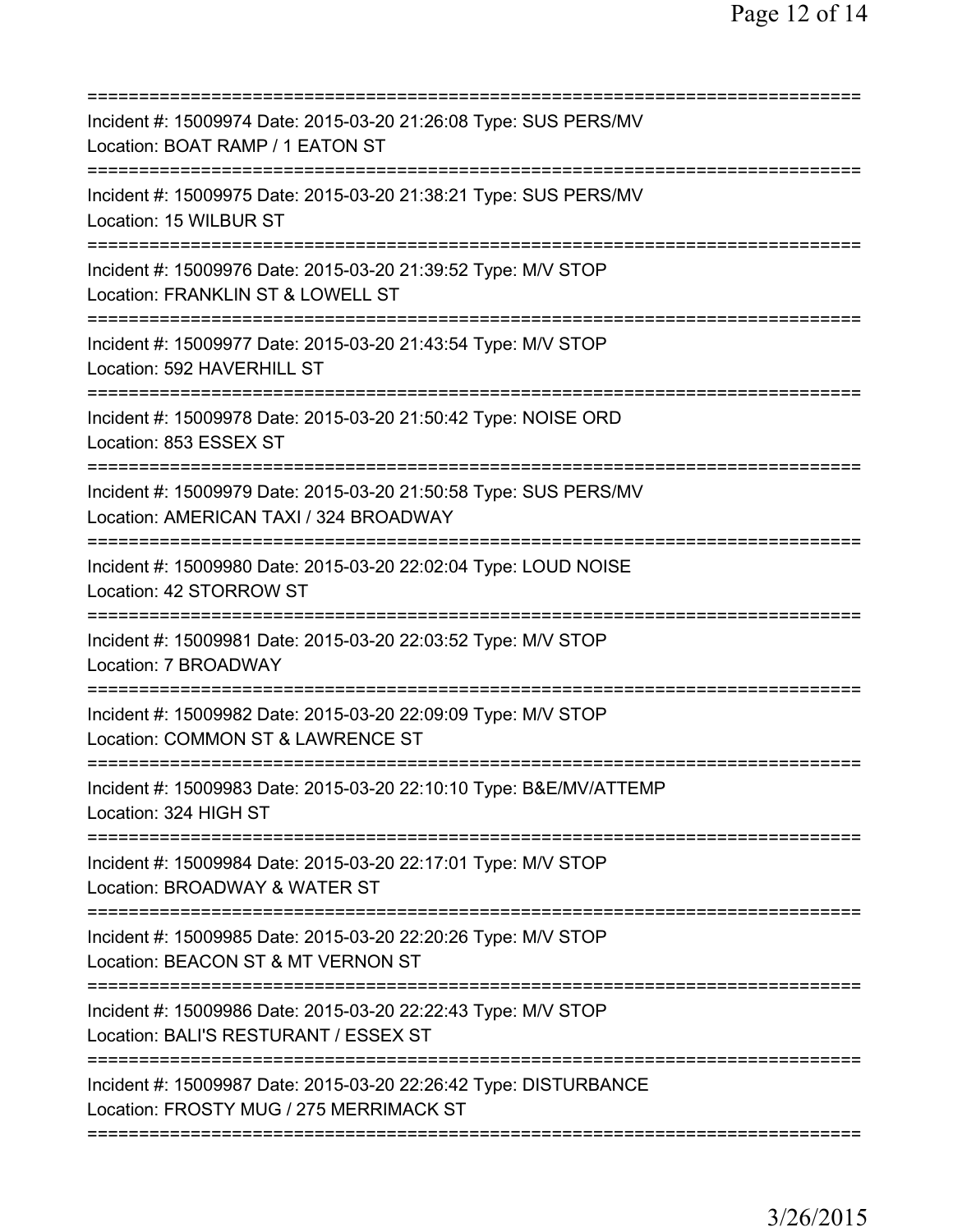| Incident #: 15009988 Date: 2015-03-20 22:36:44 Type: M/V STOP<br>Location: AMESBURY ST & COMMON ST                 |
|--------------------------------------------------------------------------------------------------------------------|
| Incident #: 15009989 Date: 2015-03-20 22:40:50 Type: M/V STOP<br>Location: 72 UNION ST                             |
| Incident #: 15009990 Date: 2015-03-20 22:54:17 Type: M/V STOP<br>Location: 72 MANCHESTER ST                        |
| Incident #: 15009992 Date: 2015-03-20 23:04:12 Type: MV/BLOCKING<br>Location: 15 BROOKFIELD ST                     |
| Incident #: 15009993 Date: 2015-03-20 23:04:12 Type: SUS PERS/MV<br>Location: 16 KRESS ST                          |
| Incident #: 15009991 Date: 2015-03-20 23:05:06 Type: M/V STOP<br>Location: ESSEX ST & MILL ST                      |
| =========<br>Incident #: 15009994 Date: 2015-03-20 23:07:10 Type: NOISE ORD<br>Location: 112 SPRINGFIELD ST FL 3RD |
| Incident #: 15009995 Date: 2015-03-20 23:14:47 Type: M/V STOP<br>Location: GUILMETTE SCHOOL / 80 BODWELL ST        |
| Incident #: 15009996 Date: 2015-03-20 23:16:00 Type: M/V STOP<br>Location: BROADWAY & LOWELL ST                    |
| Incident #: 15009997 Date: 2015-03-20 23:19:52 Type: M/V STOP<br>Location: BROADWAY & LOWELL ST                    |
| Incident #: 15009998 Date: 2015-03-20 23:20:50 Type: M/V STOP<br>Location: BROADWAY & LOWELL ST                    |
| Incident #: 15009999 Date: 2015-03-20 23:22:19 Type: M/V STOP<br>Location: BROADWAY & LOWELL ST                    |
| Incident #: 15010000 Date: 2015-03-20 23:24:00 Type: M/V STOP<br>Location: BROADWAY & WATER ST                     |
| Incident #: 15010001 Date: 2015-03-20 23:33:47 Type: M/V STOP<br>Location: HAMPSHIRE ST & LOWELL ST                |
| =========================<br>Incident #: 15010002 Date: 2015-03-20 23:36:11 Type: DISTURBANCE                      |